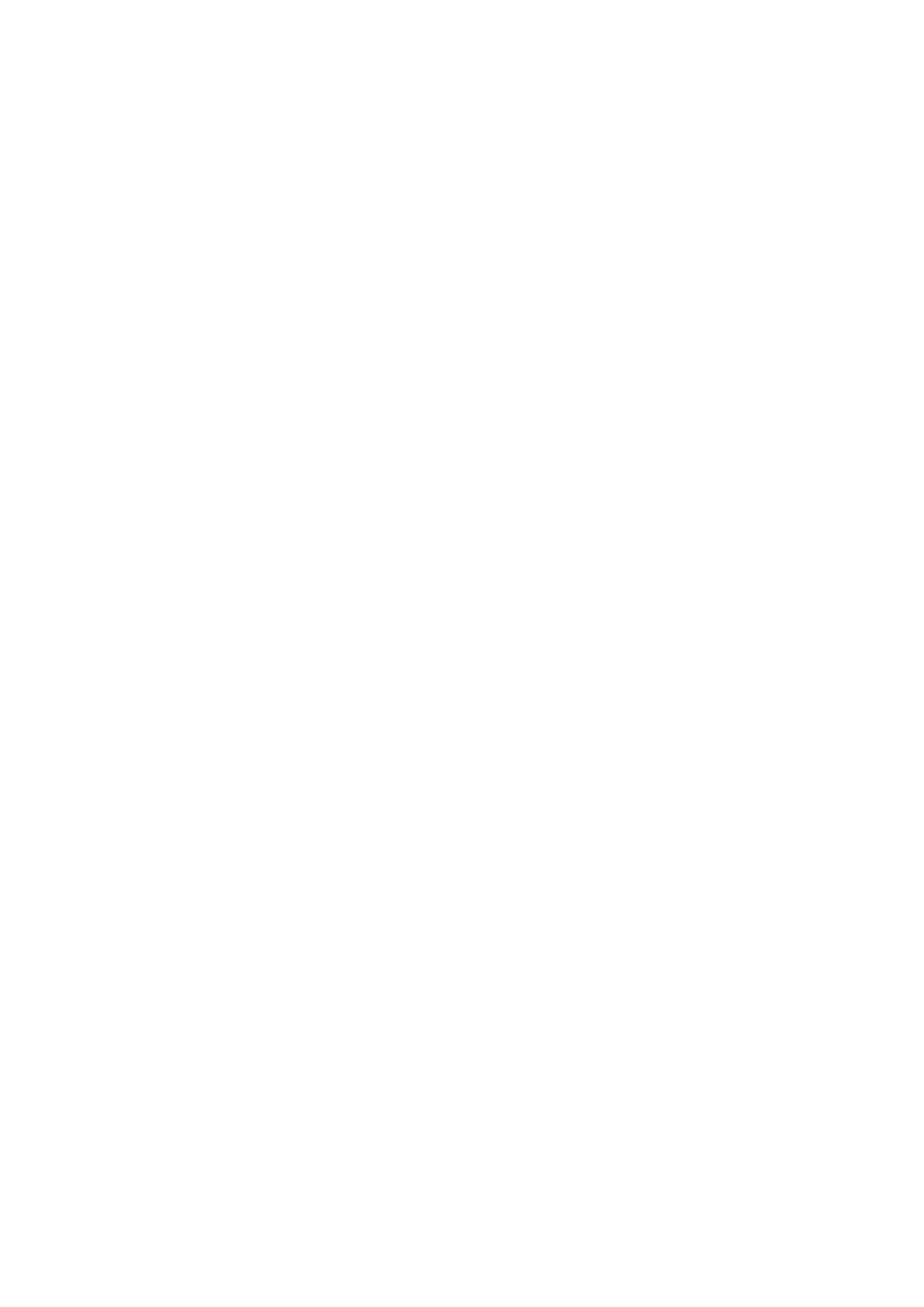# **ANNEX**

## **GUIDELINES FOR THE DEVELOPMENT OF PLANS AND PROCEDURES FOR RECOVERY OF PERSONS FROM THE WATER**

#### **1 General**

1.1 Life-saving and other equipment carried on board may be used to recover persons from the water, even though this may require using such equipment in unconventional ways.

1.2 These Guidelines should be read in conjunction with the *Guide to recovery techniques* (MSC.1/Circ.1182) and the *Guide for cold water survival* (MSC.1/Circ.1185/Rev.1).

1.3 In particular, the *Guide to recovery techniques* (MSC.1/Circ.1182) provides a number of examples of how certain types of equipment can be used to recover persons from the water; and can also be used for the development of plans and procedures for recovery of persons from the water.

1.4 The initiation or continuation of recovery operations should be at the discretion of the master of the recovering ship, in accordance with the provisions of SOLAS regulation III/17-1.

1.5 The plans and procedures should be considered as a part of the emergency preparedness plan required by paragraph 8 of part A of the International Safety Management (ISM) Code.

#### **2 Matters to be considered when developing plans and procedures**

2.1 A risk assessment should be conducted and documented when developing plans and procedures for recovery of persons from the water, including equipment intended to be used, taking into account the anticipated conditions and ship-specific characteristics.

2.2 The recovery plans and procedures should facilitate the transfer of persons from the water to the ship while minimizing the risk of injury from impact with the ship's side or other structures, including the recovery appliance itself.

2.3 To the extent practicable, recovery procedures should provide for recovery of persons in a horizontal or near-horizontal ("deck-chair") position. Recovery in a vertical position should be avoided whenever possible as it risks cardiac arrest in hypothermic casualties (refer to the *Guide for cold water survival* (MSC.1/Circ.1185/Rev.1)).

2.4 If carried, dedicated recovery equipment should be clearly marked with the maximum number of persons it can accommodate, based on a weight of 82.5 kg per person.

2.5 Recovery operations should be conducted at a position clear of the ship's propellers and, as far as practicable, within the ship's parallel mid-body section.

2.6 A source of illumination and, where required, a source of power should be available for the area where the recovery operation is conducted.

2.7 Ship-specific procedures for the recovery of persons from the water should specify the anticipated conditions under which a recovery operation may be conducted without causing undue hazard to the ship and the ship's crew, taking into account, but not limited to: